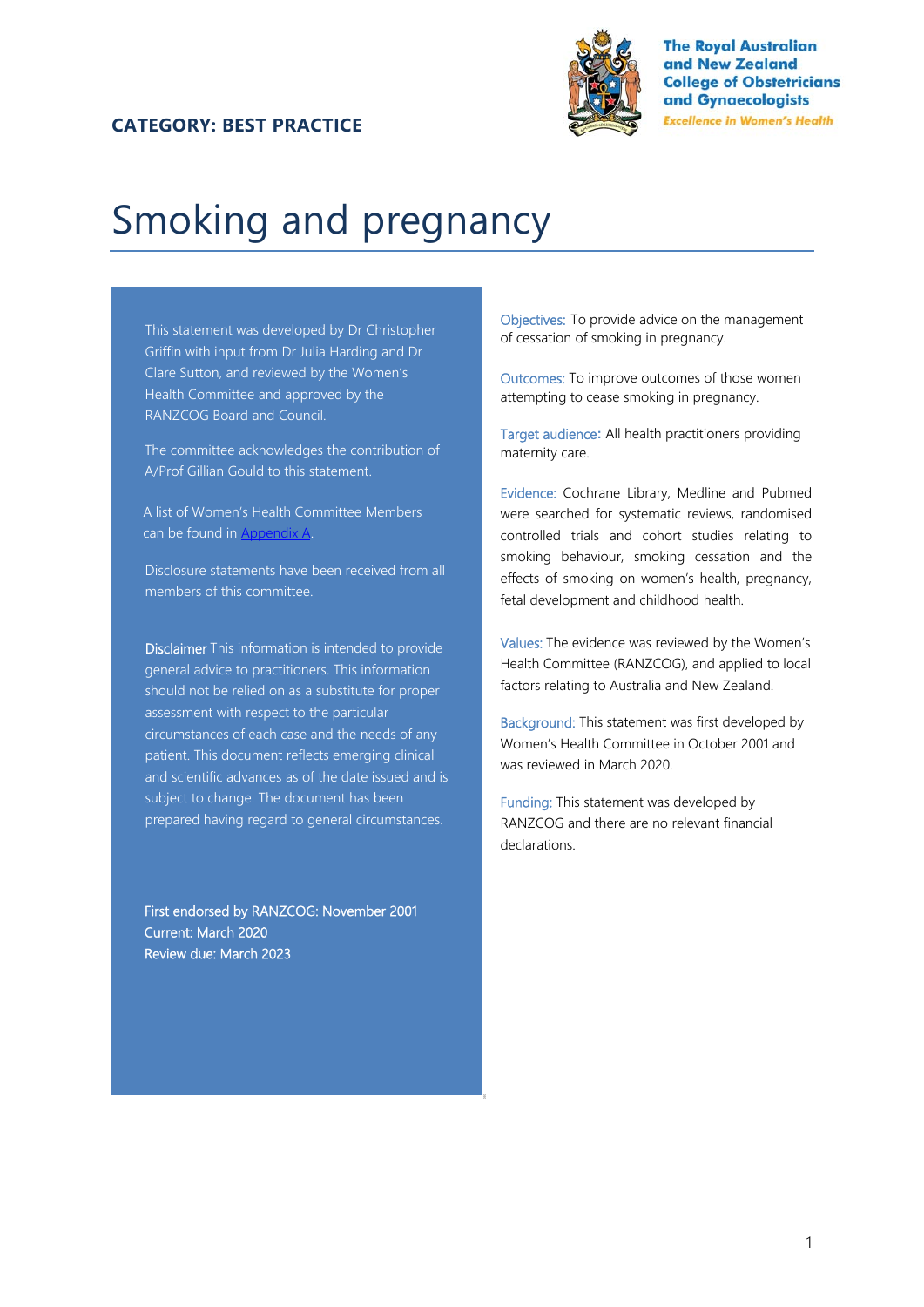# **Table of contents**

| $\mathbf{1}$ |                                                                                |  |  |  |
|--------------|--------------------------------------------------------------------------------|--|--|--|
| 2.           |                                                                                |  |  |  |
| 3.           |                                                                                |  |  |  |
| 4.           |                                                                                |  |  |  |
|              |                                                                                |  |  |  |
|              |                                                                                |  |  |  |
|              |                                                                                |  |  |  |
| 5.           |                                                                                |  |  |  |
|              |                                                                                |  |  |  |
|              |                                                                                |  |  |  |
|              |                                                                                |  |  |  |
| 6            |                                                                                |  |  |  |
| 7            |                                                                                |  |  |  |
|              |                                                                                |  |  |  |
| 9            |                                                                                |  |  |  |
|              |                                                                                |  |  |  |
|              |                                                                                |  |  |  |
|              | Appendix B Overview of the development and review process for this statement12 |  |  |  |
|              |                                                                                |  |  |  |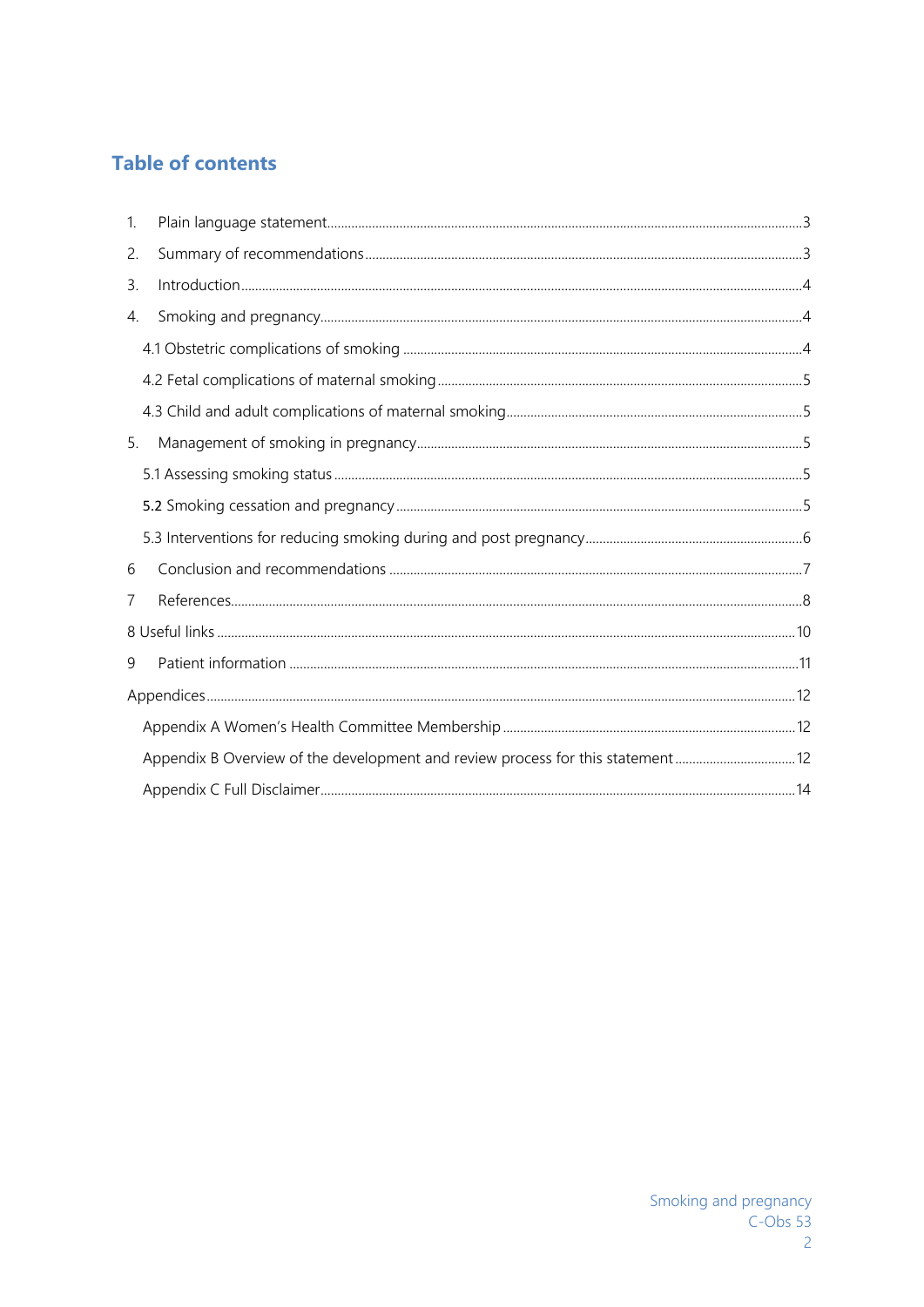## **1. Plain language summary**

Smoking during pregnancy is harmful to both the mother and fetus and remains the most significant preventable cause of complications for women and their children. Smoking is associated with preterm delivery, developmental problems with the placenta, low birth weight, stillbirth and sudden unexpected death in infancy (SUDI) as well as later impairments of child growth and development, and increased risk of chronic disease later in life.<sup>1</sup> Exposure to second hand smoke, also known as passive smoking from any type of smoke and the use of smokeless tobacco and e-cigarettes also pose serious health risks to pregnant women and children.2

All women should be screened for smoking status during pregnancy advising them of the risks of smoking and the value of smoking cessation and offering them counselling and behavioural support where appropriate.

Pregnancy is a time when some women are highly motivated to quit smoking. Of the women who cease smoking during pregnancy, between 50-70% will resume in the year postpartum. Women who cease smoking during pregnancy should therefore receive follow up support to promote smoking cessation. It is recommended that cigarette-smoking partners of pregnant women should also be identified and offered assistance with smoking cessation.

# **2. Summary of recommendations**

| <b>Recommendation 1</b>                                                                                                                                                                                                            | Grade                                           |
|------------------------------------------------------------------------------------------------------------------------------------------------------------------------------------------------------------------------------------|-------------------------------------------------|
| People who smoke, or have recently ceased, should be identified at their first<br>contact with a health care service, ideally in the preconception setting. Health                                                                 | References <sup>3, 4</sup><br>Consensus - based |
| care providers should enquire about smoking history and current smoking<br>pattern, including exposure to second hand smoke and this information<br>should be recorded so that it is available for the remainder of the pregnancy. |                                                 |
| <b>Recommendation 2</b>                                                                                                                                                                                                            | Grade                                           |
| All women who currently smoke or have recently quit should be advised of<br>the risks of smoking and the value of smoking cessation. Health care                                                                                   | A                                               |
| providers should assess the patient's motivation and thoughts related to                                                                                                                                                           | References                                      |
| smoking cessation/reduction. They should advise patients to stop smoking<br>and offer assistance with any smoking cessation attempts. Assistance can take                                                                          | 3, 4                                            |
| the form of written information, referral to quit lines and/or referral to                                                                                                                                                         |                                                 |
| individual or group-based smoking cessation programs.                                                                                                                                                                              |                                                 |
| <b>Recommendation 3</b>                                                                                                                                                                                                            | Grade                                           |
| If, after other options have been explored, a woman expresses a clear wish to<br>use nicotine replacement therapy, the risks and benefits should be discussed<br>with her.                                                         | B Reference <sup>5</sup>                        |
| <b>Practice Point</b>                                                                                                                                                                                                              | Grade                                           |
| If nicotine replacement therapy is used during pregnancy, intermittent use<br>formulations (gum, lozenge or tablet) are preferred to continuous use<br>formulations (nicotine patches). If patches are used, women should use a 16 |                                                 |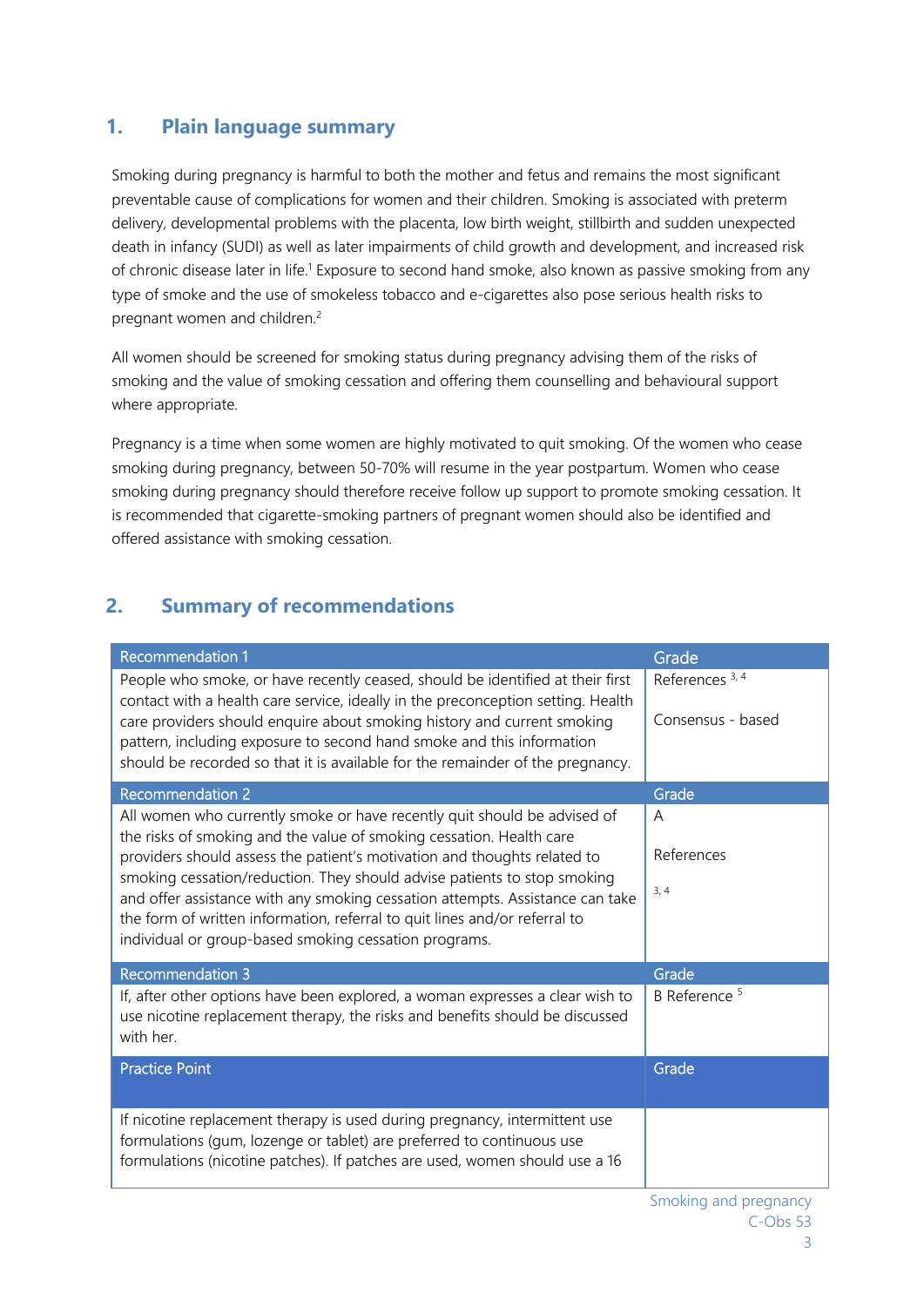| hour patch or remove at night.                                                                                                                                                                                                                   |                        |
|--------------------------------------------------------------------------------------------------------------------------------------------------------------------------------------------------------------------------------------------------|------------------------|
| <b>Practice Point</b>                                                                                                                                                                                                                            | Grade                  |
| Of women who cease smoking during pregnancy, 50-70% will resume<br>smoking postpartum. Patients who receive a smoking cessation intervention<br>ideally should be followed up and assessed for ongoing abstinence during<br>subsequent contacts. | References<br>6, 7     |
| <b>Recommendation 5</b>                                                                                                                                                                                                                          | Grade                  |
| Partners of pregnant women should be asked about smoking status at points<br>of contact with health professionals and referred to cessation support as                                                                                           | Reference <sup>4</sup> |
| having a partner who smokes is a major influence on women who smoke<br>during pregnancy and on relapse rates postpartum.                                                                                                                         | Consensus - based      |

## **3. Introduction**

Smoking during pregnancy is a common and preventable cause of complications for both the mother and fetus. About 1 in 10 pregnant women smoke in Australia, with a rate of 1 in 8 in New Zealand. In Australia 44% of Aboriginal and Torres Strait Islander women smoke in pregnancy<sup>8</sup> and in New Zealand, 35% of Maori women smoke during pregnancy.<sup>9</sup> Women who smoke in pregnancy are more likely to be younger and to live in areas of socioeconomic disadvantage.<sup>8</sup>

# **4. Smoking and pregnancy**

Smoking and smoke exposure in pregnancy have several detrimental effects largely due to nicotine, carbon monoxide, cotinine, cyanide, cadmium, mercury, polycyclic aromatic hydrocarbons (PAHs) and tar inhalation. These constituents not only affect the mother but also have the ability to cross the placenta and affect the fetus.<sup>4</sup> Smoking disturbs the development of the placenta, potentially disrupting the implantation process and interfering with the transformation of the uterine spiral arteries. Studies show thickening of the villous membrane of the placenta in smokers, lessening the ability of the placenta to function. Nicotine also impairs amino acid transport across the placenta. These changes increase the risk of intrauterine fetal growth restriction and preterm birth.<sup>6</sup>

Smoking in pregnancy is associated with a number of obstetric and perinatal complications making it important that pregnant women are made aware of the potential risks and given a clear message regarding the importance of smoking cessation.<sup>3</sup> Reducing smoking has been identified by the Stillbirth Centre for Research Excellence as an important intervention to reduce stillbirth risk.<sup>2</sup>

## 4.1 Obstetric complications of smoking

- $\bullet$  Miscarriage<sup>10</sup>
- $\bullet$  Ectopic pregnancy<sup>10</sup>
- Preterm labour and premature rupture of membranes There is a two-fold increase in the risk of preterm birth with smoking, after adjustment for other factors.<sup>11</sup>
- Placental abruption Two-fold increase in the risk, after adjustment for other factors.<sup>12, 13</sup>
- Placenta praevia Relative risk for placenta praevia is 1.36 after adjustment for other factors.<sup>13</sup>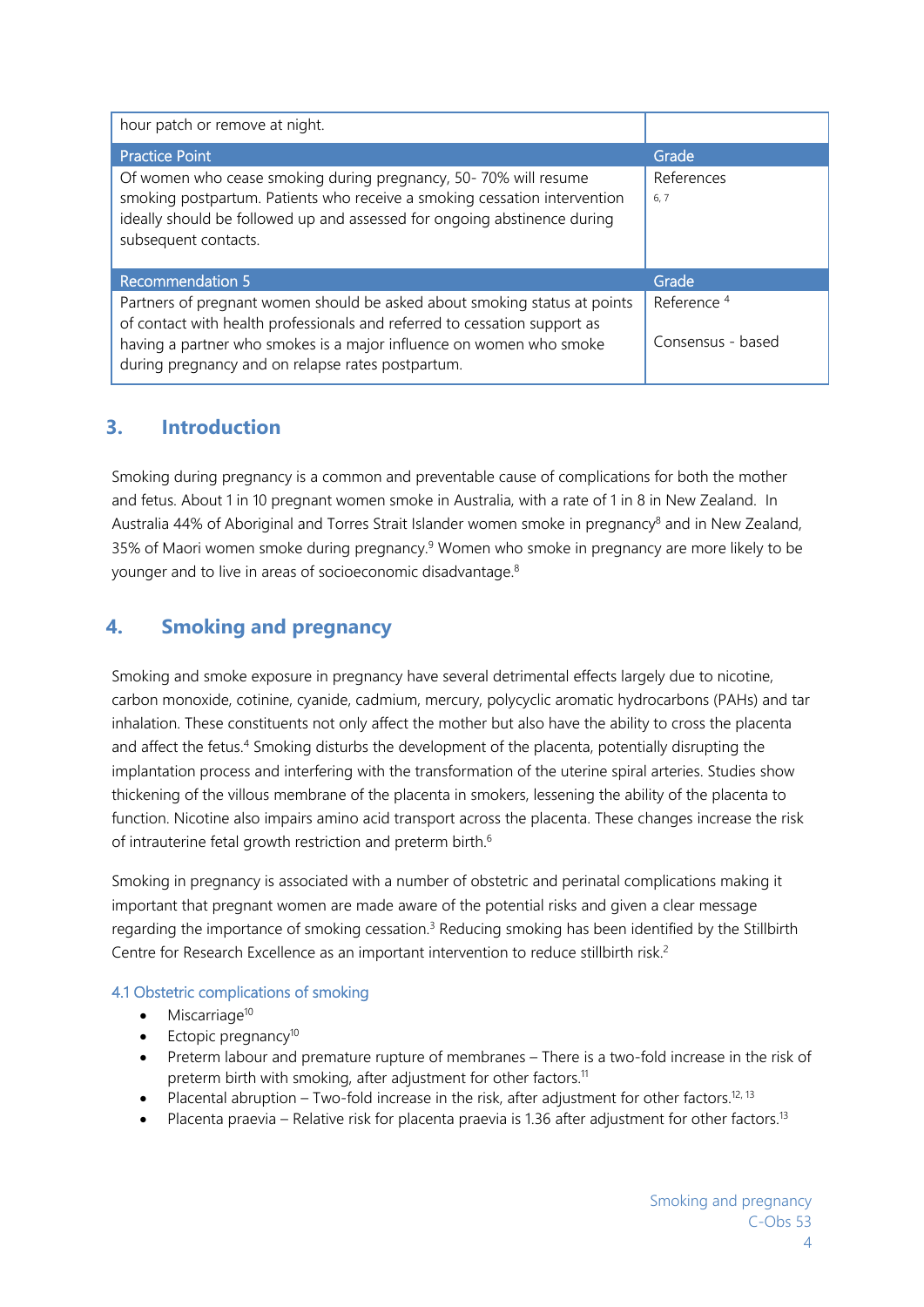- Pre-eclampsia Of pregnancies that are complicated by severe pre-eclampsia, smoking is associated with increased rates of perinatal mortality, placental abruption and small for gestational age infants.<sup>10, 13</sup>
- $\bullet$  Thrombotic risk<sup>14</sup>
- Anaesthetic risks and respiratory complications<sup>10</sup>

#### 4.2 Fetal complications of maternal smoking

- Low birth weight (less than 2500g at birth) $6$
- Fetal anomalies15, 16
- $\bullet$  Perinatal death<sup>6</sup>

#### 4.3 Child and adult complications of maternal smoking

- Sudden unexpected death in infancy syndrome<sup>6</sup> (SUDI)
- Respiratory disease $6$
- $\bullet$  ENT and other infections<sup>17, 18</sup>
- $\bullet$  Childhood cancers<sup>19, 20</sup>
- $\bullet$  Nicotine dependence<sup>21</sup>

Smoking has been shown to affect women's health outside of pregnancy, including increased rates of allcause mortality, lung cancer, cervical pre-invasive disease and cancer, vulval cancer, bladder cancer, oropharyngeal cancer, breast cancer, cardiovascular disease, thromboembolic disease, chronic respiratory disease, reduced fertility, premature menopause and osteoporosis<sup>4, 6, 22-25</sup>

## **5. Management of smoking in pregnancy**

#### 5.1 Assessing smoking status

Non-disclosure of smoking in pregnancy is widespread. Disclosure is improved by asking "do you smoke the same as before you were pregnant?" or "do you smoke less since you found out you were pregnant?", or "do you smoke occasionally?" compared to "do you smoke?". Consideration should be given to offering all women an exhaled breath carbon monoxide reading. Counselling, nicotine patches,<sup>26</sup> and telephone support services have been shown to be effective in reducing the incidence of smoking.<sup>3</sup>

#### 5.2 Smoking cessation and pregnancy

Women who smoke are more likely to stop during pregnancy than in any other time in their lives. Pregnancy is a time when women are the most motivated to stop smoking, with a 3.8-fold increase in smoking cessation rate when compared to non-pregnant women.<sup>27</sup> This is due to the increased social and family support for quitting and the increased contact with the healthcare system. Evidence has consistently shown that a combination of brief advice from a health professional, behavioural intervention and smoking cessation pharmacotherapy is the most effective approach to successful smoking cessation.<sup>28</sup> Of Australian women who reported they smoked in the first 20 weeks of pregnancy, 20.4% of them did not report smoking in the second 20 weeks. This reduction was roughly halved for Aboriginal and Torres Strait Islander women with only 10.6% of pregnant smokers reporting smoking cessation in the second 20 weeks of pregnancy.<sup>29</sup>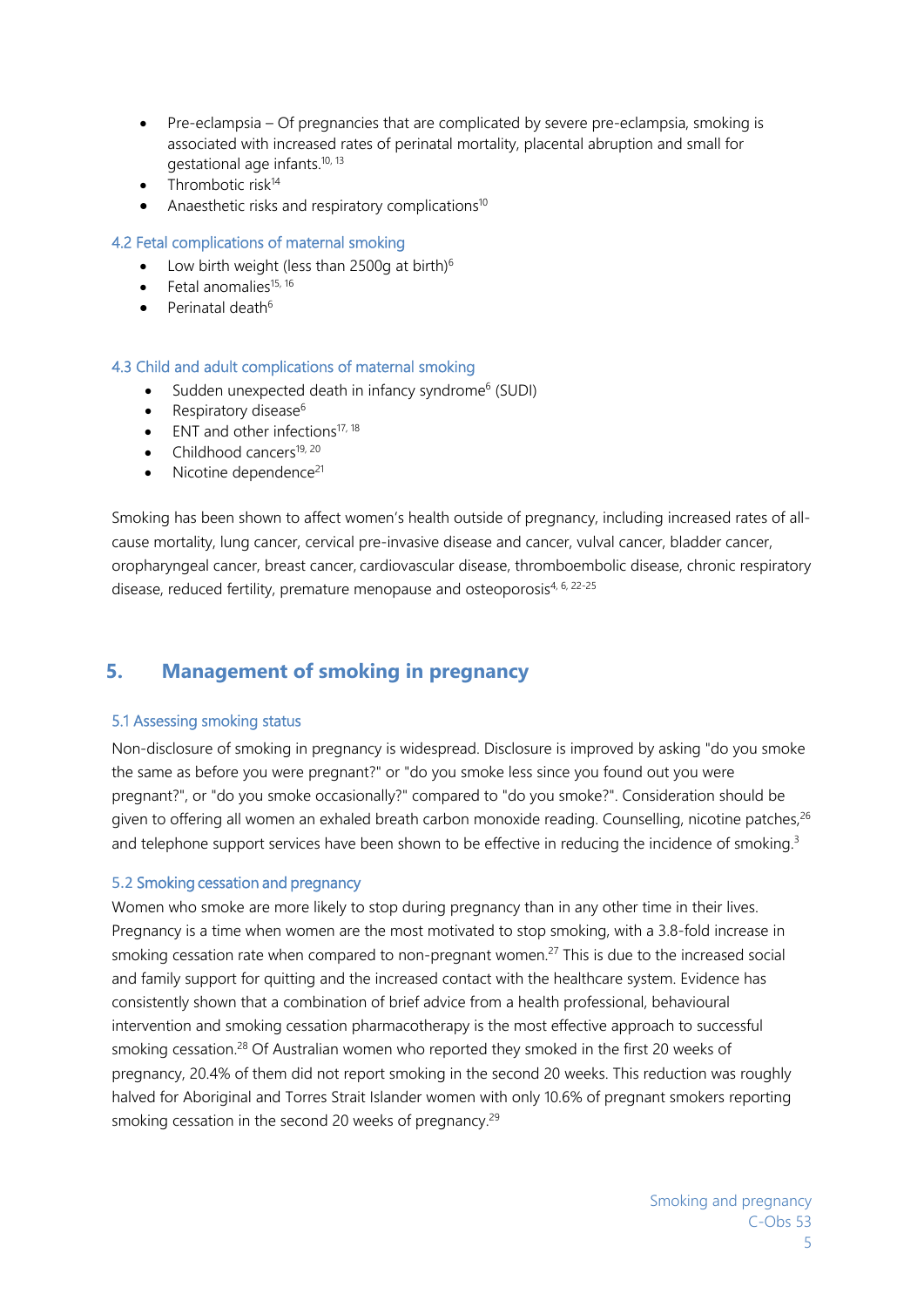The reasons behind the higher smoking prevalence and lower quit rates among Indigenous pregnant women are complex. However they are often motivated to quit and make quit attempts, but may be less likely to be successful.

Despite the higher rates of smoking cessation recorded during pregnancy, estimates are that 50% to 70% of these women return to smoking regularly within 6 to 12 months postpartum.4 It is important that smoking cessation interventions target not just women during pregnancy, but also focus on women in the post-partum period to become smoke free for themselves as well as for the baby so that smoking cessation during pregnancy is a permanent change and not "just for the pregnancy".

Smoking cessation interventions in pregnancy reduce the proportion of women who continue to smoke in late pregnancy and have been shown to reduce both low birth weight and preterm birth. $3$  Such interventions should be employed and supported in all maternity care settings.<sup>3</sup> Smoking cessation programs also help to improve the long term health and wellbeing of mothers and fathers by reducing the incidence of related health problems such as cancer and chronic disease.<sup>4</sup>

#### 5.3 Interventions for reducing smoking during and post pregnancy

Non-pharmacological interventions are first line for women who want to stop smoking during pregnancy, however nicotine replacement therapy is appropriate following a risk benefit assessment.

- Screening People who smoke, or have recently ceased, should be identified at their first contact with a health care service, ideally in the preconception setting. Health care providers should enquire about smoking history and current smoking pattern and this information should be recorded so that it is available for the remainder of the pregnancy.<sup>3, 4</sup> Revisit at 28 weeks if the initial screening was declined.
- Counselling/Behavioral Support All women who currently smoke or have recently quit should be advised of the risks of smoking and the value of smoking cessation.<sup>3, 4</sup> Health care providers should assess the patient's motivation and thoughts related to smoking cessation/reduction. They should advise patients to stop smoking and offer assistance with any smoking cessation attempts. Assistance can take the form of written information, referral to quit lines and/or referral to individual or group-based smoking cessation programs.3, 4 Smoking cessation support should be provided in a sensitive culturally appropriate manner.
- Nicotine Replacement Therapy (NRT) NRT can be used by pregnant or breastfeeding mothers however the risks and benefits should be explained by those providing the product and the clinician supervising the pregnancy should be consulted.<sup>7, 30</sup> NRT may be considered when a pregnant woman is otherwise unable to quit, and when the likelihood and benefits of cessation outweigh the risks of NRT and potential continued smoking. If NRT use is recommended, intermittent-use forms (such as gum or spray) are preferred over continuous-delivery nicotine (patches) for pregnant or breastfeeding women, as outlined in the official 'product information' approved by the TGA.<sup>31</sup> This helps to avoid high levels of nicotine in the fetal circulation.<sup>31</sup> A 2015 Cochrane review<sup>32</sup> investigated the effectiveness of pharmacological interventions for smoking cessation during pregnancy. The authors concluded that there is weak evidence to suggest that using NRT with behavioural support for smoking cessation in pregnancy is effective; however, the authors note that findings should be interpreted with caution, due to the risk of bias in some of the studies. The review also concluded that there is no evidence that NRT has either a positive or negative impact on health outcomes for the mother or child.

The New Zealand smoking cessation guidelines<sup>33</sup> state that the balance of risk versus benefit during pregnancy overwhelmingly supports the use of NRT, compared to the health risks of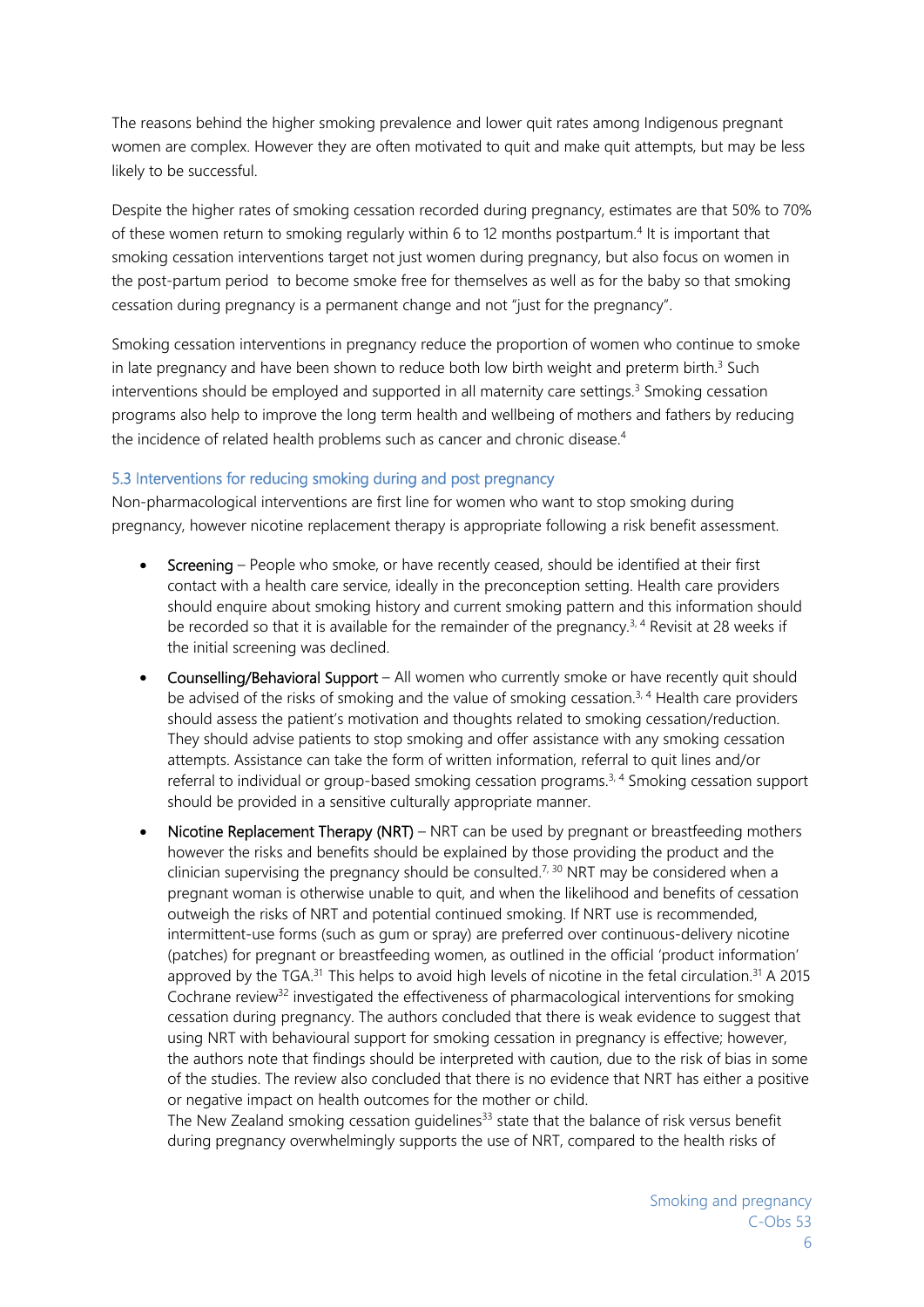continued smoking.<sup>10</sup> This is because NRT delivers nicotine at lower levels than smoking, without the additional toxins contained in cigarette smoke.

- e-cigarettes / vaping with Electronic Nicotine Delivery Systems (ENDS) Under Australian poison regulations, the possession and use of nicotine for vaping is illegal unless prescribed by a doctor. Pregnant women should avoid using e-cigarettes due to the lack of scientific evidence regarding their safety and the risks on maternal and fetal health.<sup>34</sup> The adverse health effects of nicotine on maternal and fetal outcomes are documented. The literature suggests that it is the nicotine in traditional cigarettes and in nicotine replacement therapy that has the greatest impacts and is most detrimental to prenatal development. Although often viewed as safer than tobacco cigarettes, no human studies have assessed the potential for maternal ENDS use to affect the health of a developing baby.<sup>34</sup>
- Follow-up postpartum Of women who cease smoking during pregnancy, approximately 70% will resume smoking postpartum<sup>6</sup>. Patients who receive a smoking cessation intervention should be followed up and assessed for ongoing abstinence during subsequent contacts.<sup>32</sup>
- Incentive-based programs Encourage participation in smoking cessation programs and provide external motivation for quitting.<sup>35</sup>
- Partners Partners of pregnant women should be asked about smoking status at points of contact with health professionals as having a partner who smokes is a major influence on women who smoke during pregnancy and on relapse rates postpartum.<sup>4</sup>
- Health system policy The health system should promote an inclusive strategy to facilitate identification and treatment of tobacco dependence. Smoke-free legislation is associated with a statistically significant decrease in preterm birth rates, as well as reduction in babies being born small for gestational age.<sup>36</sup>
- Staff training –Training health professionals to provide smoking cessation interventions has been shown to have a measurable effect on point prevalence of smoking and continuous abstinence.<sup>37</sup> Health professionals and healthcare settings are in an excellent position to promote cessation among pregnant women, who are often highly motivated to quit. However, opportunities to intervene with pregnant women are often underutilised. Although most pregnant women are asked about their smoking, appropriate advice, intervention, and follow-up can be lacking. Pregnant women are often not routinely asked about their smoking by each of their health professionals, due to concerns about damaging the relationship, time constraints, and differences between professional groups. Intervention should provide positive, non-judgemental encouragement to quit that addresses women's concerns about stopping smoking, and include referral to the Quitline or other services able to provide tailored support for pregnant women.

# **6. Conclusion and recommendations**

.

Pregnancy is a time when some women are highly motivated to quit smoking. When pregnancy is planned or confirmed a woman should be informed of the importance of smoking cessation, intervention strategies and referral to local stop smoking services. Of the women who cease smoking during pregnancy, between 50-70% will resume in the year postpartum. Women who cease smoking during pregnancy should thus receive follow up support to promote smoking cessation.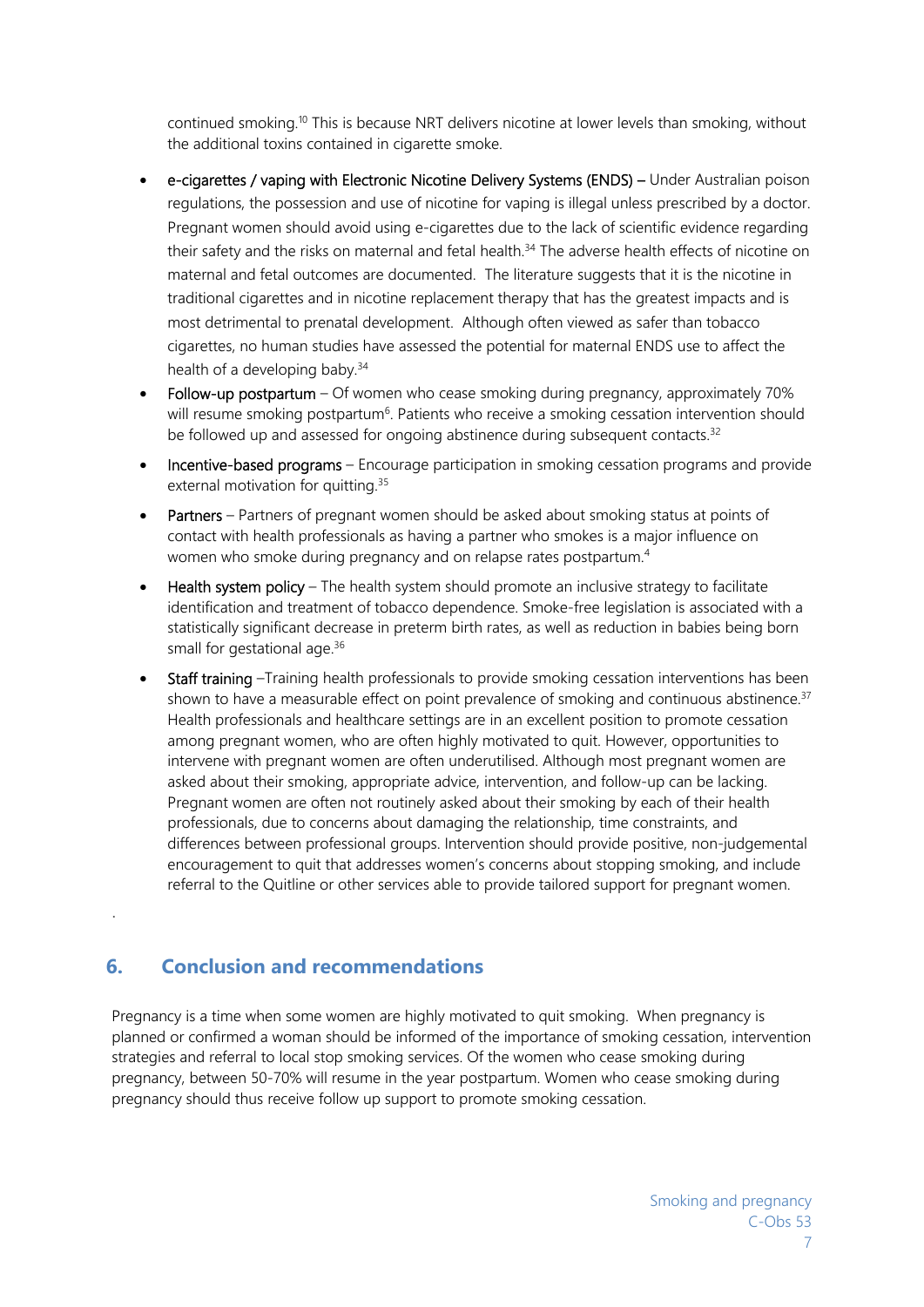## **7. References**

- 1. Lawder R WB, Wood R, Fischbacher C, Tappin DM.Impact on maternal smoking on early childhood health: a retrospective cohort linked dataset analysis of 697003 children born in Scotland 1997-2009. . BMJ open. 2019;9(3):e023213.
- 2. Safer Baby Bundle. In: Excellence SCoR, editor. Australia2019.
- 3. Lumley J CC, Dowswell T, Oliver S, Oakley L, Watson L. Interventions for promoting smoking cessation during pregnancy. The Cochrane database of systematic reviews. 2009;3:CD001055.
- 4. Samet JM YS. Gender, women, and the tobacco epidemic. Geneva: Gender, women, and the tobacco epidemic. 2010.
- 5. Pregnancy Care Guidelines. In: Health AGDo, editor. 2019.
- 6. Services USDoHaH. The health consequences of smoking: A report of the Surgeon General. In: Prevention CfDCa, editor. Atlanta U.S: National Center for Chronic Disease Prevention and Health promotion, Office of Smoking and Health; 2004.
- 7. Coleman T CC, Davey MA, Cooper SE, Leonardi-Bee J. Pharmacological interventions for promoting smoking cessation during pregnancy. Cochrane Database of Systematic Reviews. 2012;9:CD010078.
- 8. Welfare. AIoHa. Australia's mothers and babies 2017 in brief. Canberra: AIHW; 2017.
- 9. HAUORA HpaTH. Smokefree New Zealand [cited 2019]. Available from: www.smokefree.org.nz.
- 10. Services USDoHaH. The health consequences of smoking 50 years of progress. A report of the Surgeon General. In: National Center for Chronic Disease Prevention and Health Promotion OoSaH, editor. Atlanta U.S2014.
- 11. Goldenberg RL CJ, Iams JD, Romero R. Epidemiology and the casues of preterm birth. Lancet. 2008;371(9606):75-84.
- 12. JP. N. Smoking in Pregnancy. Fetal Maternal Medical Review. 1991;3(02):115-32.
- 13. Castles A AE, Melvin CL, Kelsch C, Boulton ML. Effects of smoking during pregnancy. Five metaanalyses. American Journal of Preventative medicine. 1999;16(3):208-15.
- 14. Larsen TB SH, Gislum M, Johnsen SP. Maternal smoking, obesity and risk of venous thromboembolism during pregnancy and the puerperium: a population based nested case control study. Thrombosis Research. 2007;120(4):505-9.
- 15. Arias W V-BS. Maternal smoking and birth defects in Rhode Island. Medicine and health, Rhode Island. 2012;95(8):262-3.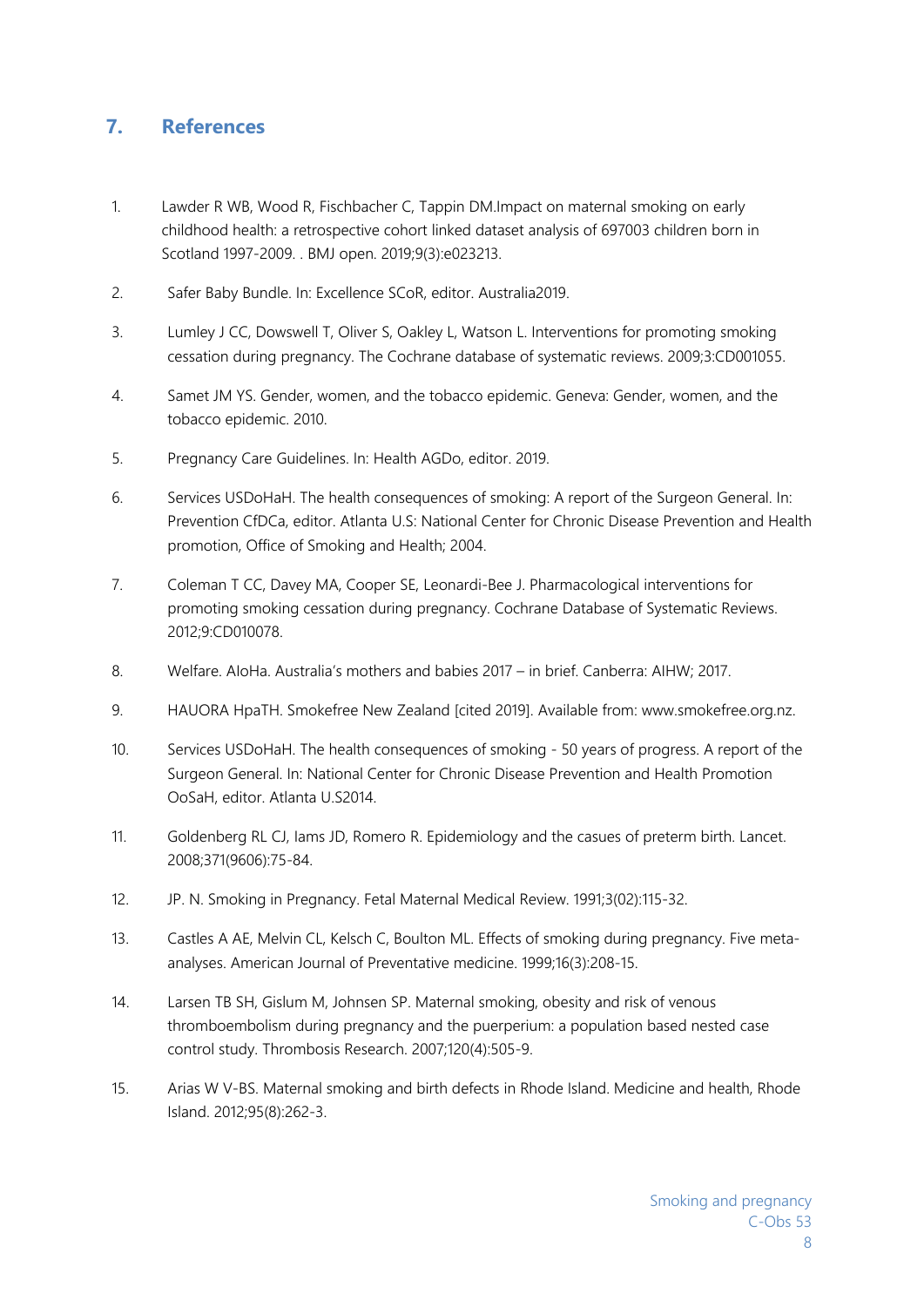- 16. Hackshaw A RC, Boniface S. Maternal smoking in pregnancy and birth defects: a systematic review based on 173,687 malformed cases and 11.7 million controls. Human reproduction update. 2011;17(5):589-604.
- 17. Dybing E ST. Passive smoking, sudden infant death syndrome (SIDS) and childhood infections. Human and experimental toxicology. 1999;18(4):202-5.
- 18. Yuan W BO, Sorensen HT, Olsen J. Maternal prenatal lifestyle factors and infectious disease in early childhood: a follow up study of hospitalisation within a Danish birth cohort. Paediatrics. 2001;107(2):357-62.
- 19. Stavrou EP BD, Bishop JF. Maternal smoking during pregnancy and childhood cancer in New South Wales: a record linkage investigation. Cancer causes and control. 2009;20(9):1551-8.
- 20. Edraki M RM. Parental smoking and risk of childhood cancer: hospital based case control study in Shiraz. Eastern Mediterranean health journal. 2011;17(4):303-8.
- 21. Buka SL SE, Niaura R. Elevated risk of tobacco dependence among offspring of mothers who smoked during pregnancy: a 30 year prospective study. The American journal of psychiatry. 2003;160(11):1978-84.
- 22. Excellence NIfHaC. Smoking cessation in secondary care: acute, maternity and mental health services. 2013.
- 23. Doll R PR, Boreham J, Sutherland I. Mortality in relation to smoking: 50 years observations on male British doctors. BMJ open. 2004;328(7455):1519.
- 24. Roura E CX, Pawlita M, Travier N, Waterboer T, Margall N, et al. Smoking as a major risk factor for cervical cancer and pre-cancer: results from an epic cohort. Int J Cancer. 2014;135(2):453-66.
- 25. Nyante SJ GG, Dallal CM, Freedman ND, Park Y, Danforth KN, et al. Cigarette smoking and postmenopausal breast cancer risk in a prospective cohort. British Journal of Cancer. 2014;110(9):2339-47.
- 26. C. O. Nicotine replacement for smoking cessation during pregnancy. The New England journal of medicine. 2012;366(9):846-7.
- 27. McDermott L DA, Russell A. Changes in smoking behaviour among young women over life stage transitions. Aust N Z J Public Health. 2004;28(4):330-5.
- 28. Weast R RM, McNeill A et al. . Health-care interventions to promote and assist tobacco cessation: a review of efficacy, effectiveness and affordability for the use in national guideline development. Addiction. 2015;110(9):1388-403.
- 29. Li Z HL, Sullivan EA on behalf of the Australian Institute of Health and Welfare (AIHW). Australia's mothers and babies 2011. In: AIHW, editor. Canberra2013.
- 30. Nicotine replacement therapy. Guidelines for healthcare professionals on using nicotine replacement therapy for smokers not yet ready to stop smoking. . In: Australia. AoSaH, editor. Sydney NSW2007.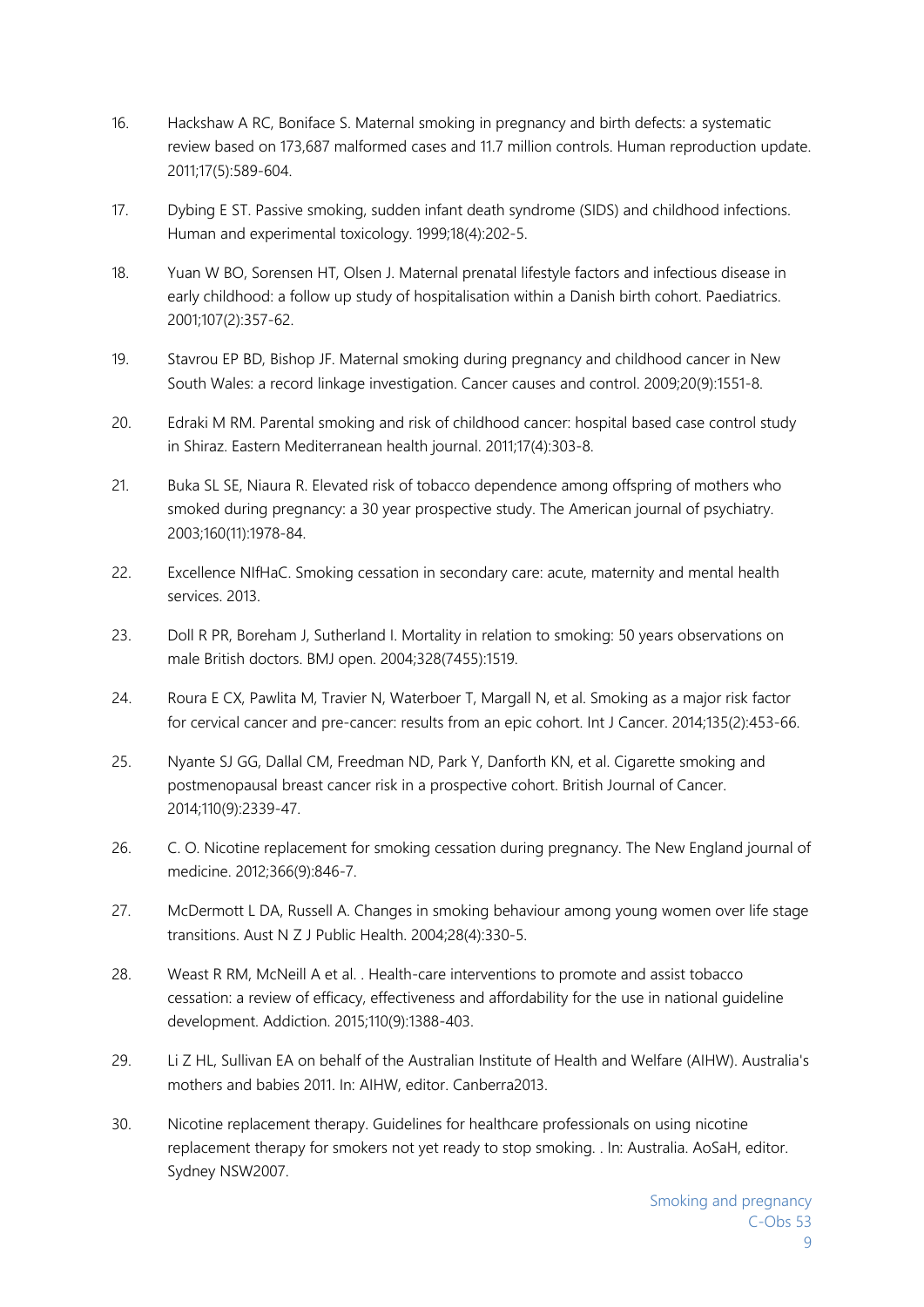- 31. Victoria CC. Tobacco in Australia August 2019. Available from: https://www.tobaccoinaustralia.org.au/chapter-7-cessation/7-11-smoking-cessation-andpregnancy#x38.
- 32. Coleman T CC, Davey MA, Cooper SE, and Leonardi-Bee J. . Pharmacological interventions for promoting smoking cessation during pregnancy. . Cochrane Database of Systematic Reviews. 2015;12:CD010078. .
- 33. Health Mo. New Zealand smoking cessation guidelines. In: Health Mo, editor. Wellington2007.
- 34. A. L. Early life exposure to electronic cigarettes: cause for concern. The Lancet Respiratory Medicine. 2019;7(11):985-92.
- 35. Chamberlain C OM-EA, Oliver S, Caird JR, Perlen SM, Eades SJ, et al. Psychosocial interventions for supporting women to stop smoking in pregnancy. Cochrane Database of Systematic Reviews. 2013;10(CD001055).
- 36. Been JV NU, Cox B, Nawrot TS, van Schayck CP, Sheikh A. . Effect of smoke-free legislation on perinatal and child health: a systematic review and meta-analysis. Lancet. 2014;383(9928):1549- 60.
- 37. Carson KV VM, Crone MR, Brinn MP, Esterman AJ, Assendelft WJ, et al. Training health professionals in smoking cessation. The Cochrane database of systematic reviews. Cochrane Database of Systematic Reviews. 2012;5(CD000214).
- 38. National Health and Medical Research Council. NHMRC additional levels of evidence and grades for recommendations for developers of guidelines. Canberra2009.

## **8. Useful links**

Substance use in pregnancy (C-Obs 55) https://ranzcog.edu.au/RANZCOG SITE/media/RANZCOG-MEDIA/Women%27s%20Health/Statement%20and%20guidelines/Clinical-Obstetrics/Substance-use-inpregnancy-(C-Obs-55)-March-2018.pdf?ext=.pdf

Safer Baby Bundle. https://www.stillbirthcre.org.au/safer-baby-bundle/quit-smoking/

Clinical Practice Guidelines Pregnancy Care (2019) https://www.health.gov.au/resources/pregnancy-careguidelines

Quitline https://www.quit.org.au/

Sudden infant death syndrome https://www.healthdirect.gov.au/sudden-infant-death-syndrome-sids

https://www.health.govt.nz/publication/national-sudi-prevention-programme-needs-assessment-andcare-planning-guide

Quitline New Zealand https://quit.org.nz/reasons-to-quit/smoking-and-pregnancy

NZ Government advise for parents https://www.health.govt.nz/your-health/pregnancy-andkids/pregnancy/helpful-advice-during-pregnancy/stop-smoking-drinking-alcohol-and-using-drugspregnancy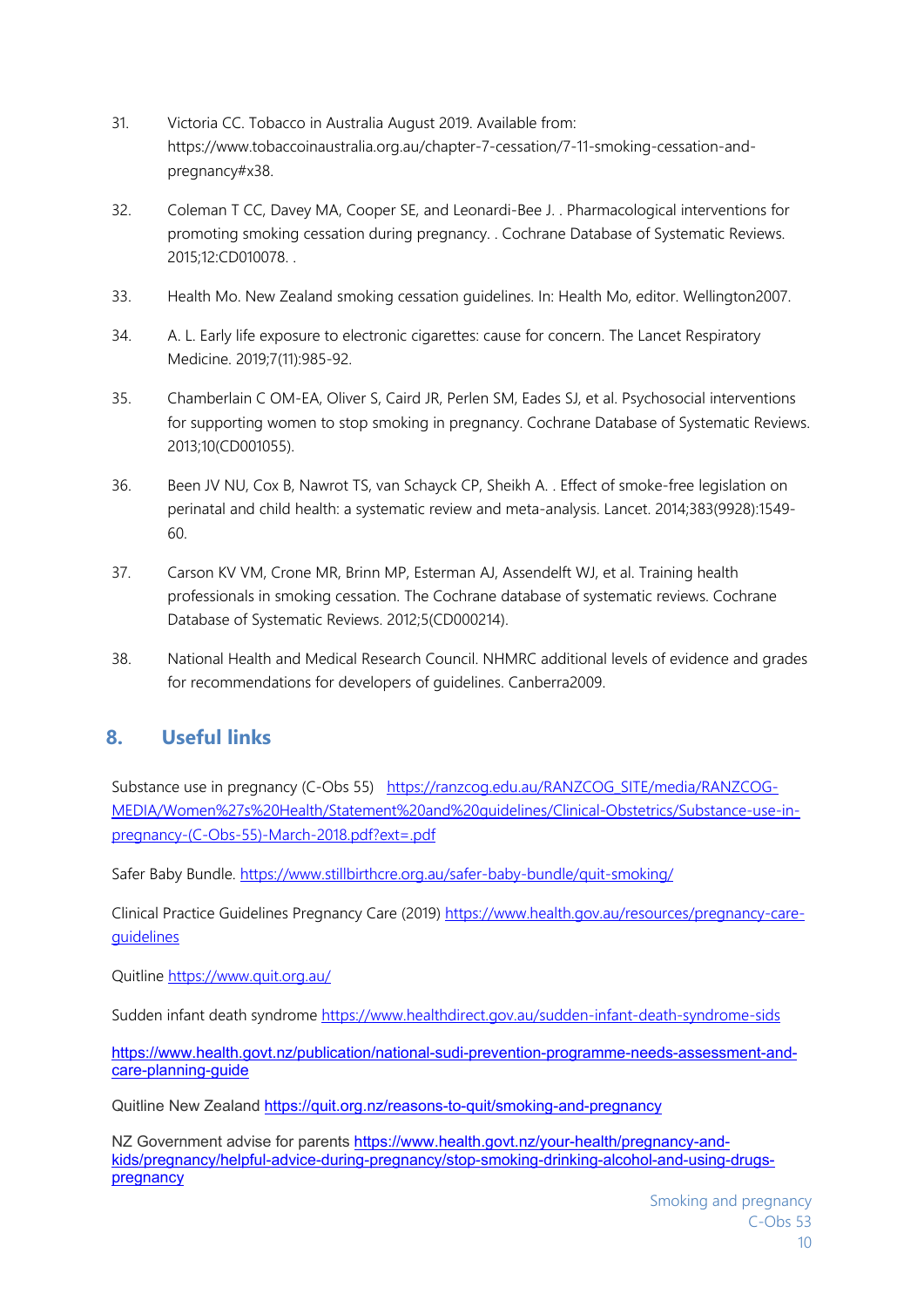# **9. Patient information**

A range of RANZCOG Patient Information Pamphlets can be ordered via:

https://www.ranzcog.edu.au/Womens-Health/Patient-Information-Guides/Patient-Information-**Pamphlets**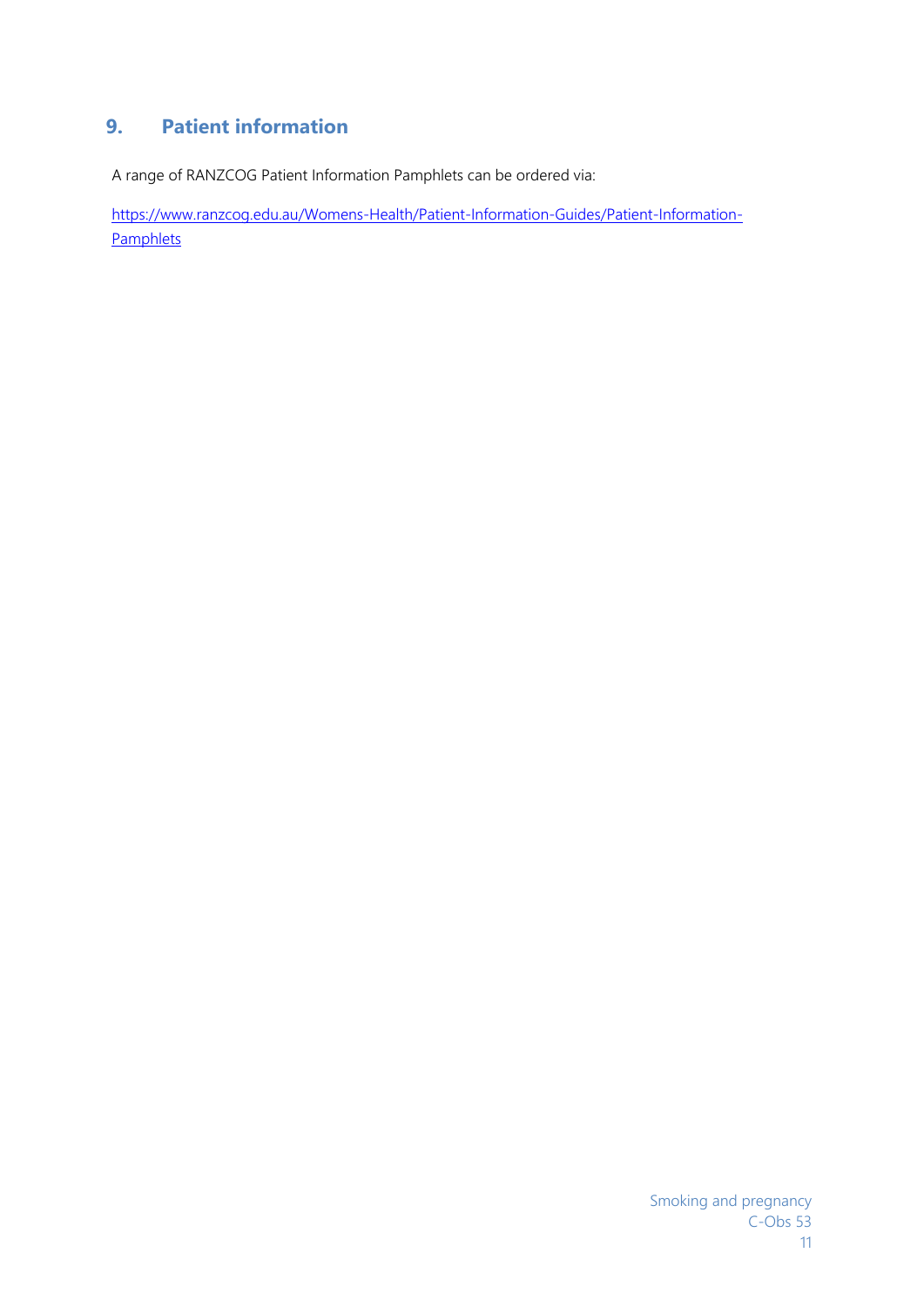## **Appendices**

## Appendix A Women's Health Committee Membership

| <b>Name</b>                       | <b>Position on Committee</b>          |
|-----------------------------------|---------------------------------------|
| Professor Yee Leung               | Chair and Board Member                |
| Dr Gillian Gibson                 | Deputy Chair, Gynaecology             |
|                                   | Deputy Chair, Obstetrics and          |
| Dr Scott White                    | Subspecialties Representative         |
| Associate Professor Ian Pettigrew | Member and EAC Representative         |
| Dr Kristy Milward                 | Member and Councillor                 |
| Dr Will Milford                   | Member and Councillor                 |
| Dr Frank O'Keeffe                 | Member and Councillor                 |
| Professor Sue Walker              | Member                                |
| Dr Roy Watson                     | Member and Councillor                 |
| Dr Susan Fleming                  | Member and Councillor                 |
| Dr Sue Belgrave                   | Member and Councillor                 |
| Dr Marilyn Clarke                 | ATSI Representative                   |
| Associate Professor Kirsten Black | Member                                |
| Dr Thangeswaran Rudra             | Member                                |
| Dr Nisha Khot                     | Member and SIMG Representative        |
| Dr Judith Gardiner                | Diplomate Representative              |
| Dr Angela Brown                   | Midwifery Representative, Australia   |
| Ms Adrienne Priday                | Midwifery Representative, New Zealand |
| Ms Ann Jorgensen                  | Community Representative              |
| Dr Rebecca Mackenzie-Proctor      | Trainee Representative                |
| Dr Leigh Duncan                   | Maori Representative                  |
| Prof Caroline De Costa            | Co-opted member (ANZJOG member)       |
| Dr Christine Sammartino           | Observer                              |

#### Appendix B Overview of the development and review process for this statement

*i. Steps in developing and updating this statement* 

This original statement was developed in October 2001 and the statement was re-written in March 2020. The Women's Health Committee carried out the following steps in reviewing and re-writing this statement:

- Declarations of interest were sought from all members prior to reviewing this statement.
- Structured clinical questions were developed and agreed upon.
- An updated literature search to answer the clinical questions was undertaken.
- The existing consensus-based recommendations were reviewed and updated (where appropriate) based on the available body of evidence and clinical expertise in November 2019 by the Women's Health Committee. At the February 2020 teleconference further minor changes were made to the statement and the statement was forwarded to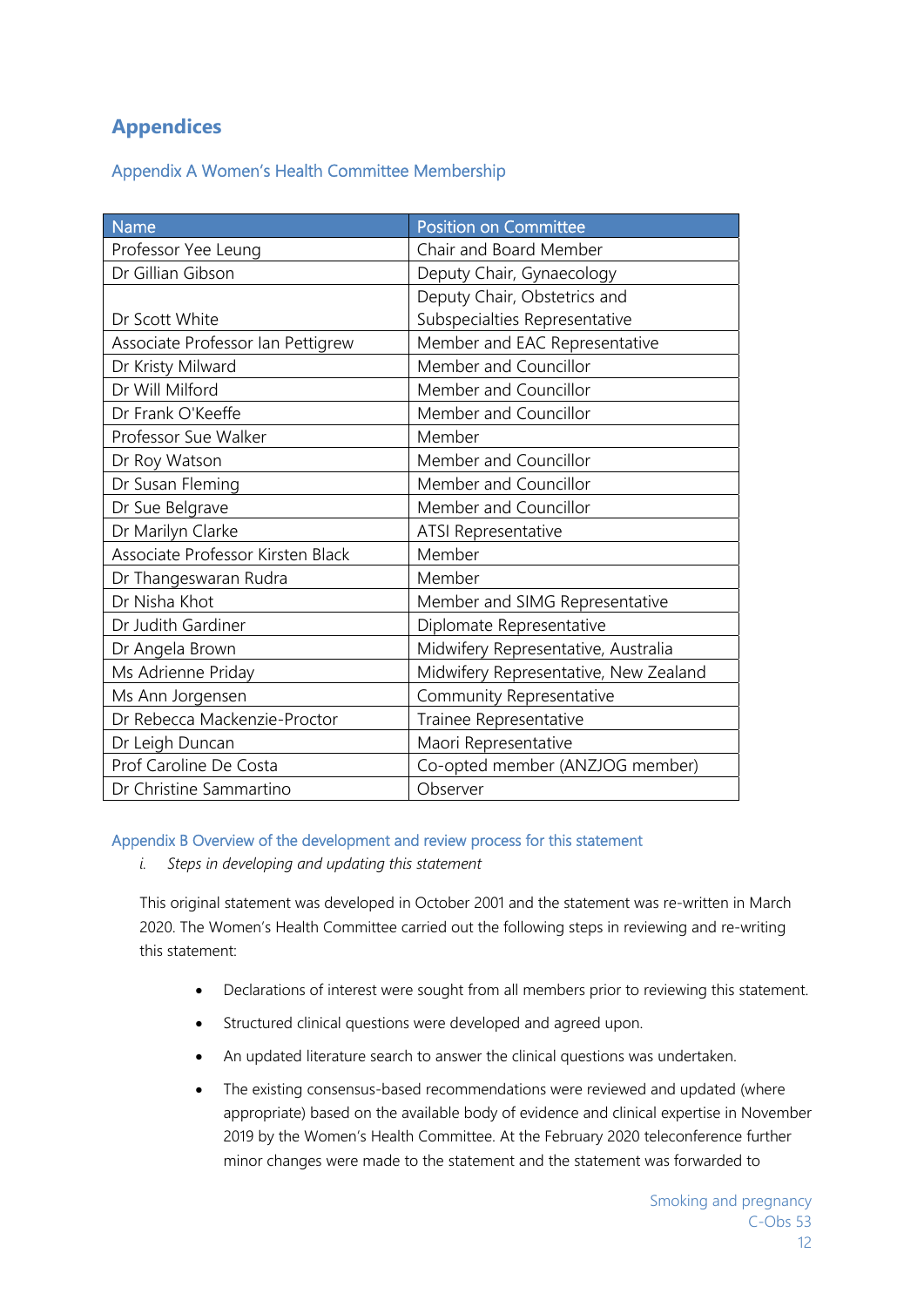Council for approval in March 2020. Recommendations were graded as set out below in Appendix B part iii)

### *ii. Declaration of interest process and management*

Declaring interests is essential in order to prevent any potential conflict between the private interests of members, and their duties as part of the Women's Health Committee.

A declaration of interest form specific to guidelines and statements was developed by RANZCOG and approved by the RANZCOG Board in September 2012. The Women's Health Committee members were required to declare their relevant interests in writing on this form prior to participating in the review of this statement.

Members were required to update their information as soon as they become aware of any changes to their interests and there was also a standing agenda item at each meeting where declarations of interest were called for and recorded as part of the meeting minutes.

There were no significant real or perceived conflicts of interest that required management during the process of updating this statement.

#### *iii. Grading of recommendations*

Each recommendation in this College statement is given an overall grade as per the table below, based on the National Health and Medical Research Council (NHMRC) Levels of Evidence and Grades of Recommendations for Developers of Guidelines.<sup>38</sup> Where no robust evidence was available but there was sufficient consensus within the Women's Health Committee, consensus-based recommendations were developed or existing ones updated and are identifiable as such. Consensusbased recommendations were agreed to by the entire committee. Good Practice Notes are highlighted throughout and provide practical guidance to facilitate implementation. These were also developed through consensus of the entire committee.

| Recommendation category |              | Description                                                                                                    |
|-------------------------|--------------|----------------------------------------------------------------------------------------------------------------|
| Evidence-based          | A            | Body of evidence can be trusted to guide practice                                                              |
|                         | <sub>R</sub> | Body of evidence can be trusted to quide practice in most<br>situations                                        |
|                         | $\subset$    | Body of evidence provides some support for<br>recommendation(s) but care should be taken in its<br>application |
|                         | D            | The body of evidence is weak and the recommendation<br>must be applied with caution                            |
| Consensus-based         |              | Recommendation based on clinical opinion and expertise<br>as insufficient evidence available                   |
| Good Practice Note      |              | Practical advice and information based on clinical opinion                                                     |